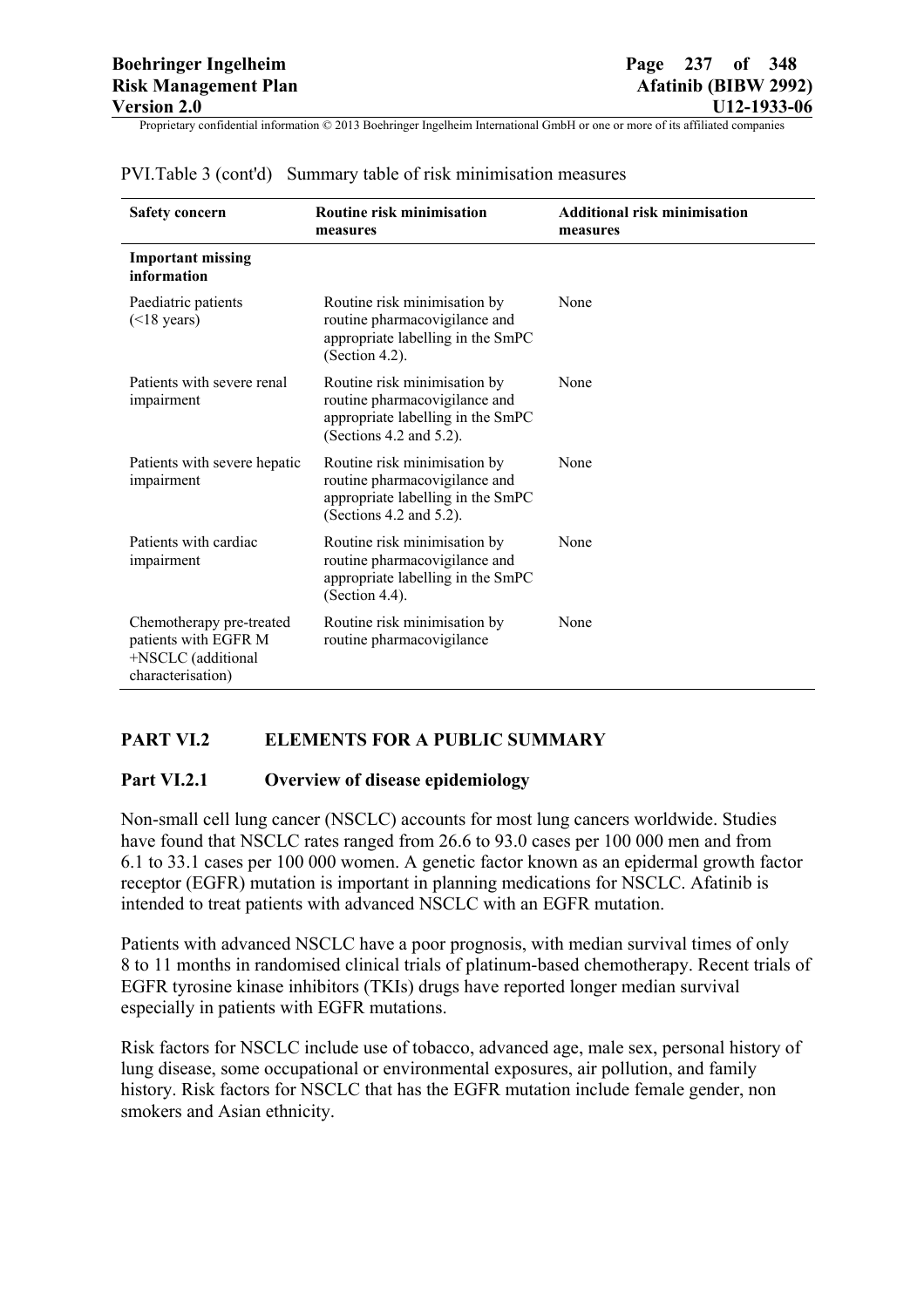## **Part VI.2.2 Summary of treatment benefits**

The prognosis for advanced disease remains poor, with an overall 5-year survival rate of 9% to 13%.While chemotherapy has demonstrated modest effects in NSCLC, targeted therapies for lung cancers with certain cell markers have emerged as a new method to treat specific types of lung cancer.

One type of cell marker is called the EGFRs. These are also known as human epidermal growth factor receptors (HERs) or ErbB receptors, and are a family of receptors called EGFR (ErbB1), HER2 (ErbB2), ErbB3, and ErB4. In the recent years, EGFR TKIs have been introduced as targeted therapy for the treatment of patients with NSCLC. Afatinib is a potent and selective, irreversible ErbB family blocker.

Afatinib provides clinically meaningful benefit in the treatment of patients with advanced or metastatic NSCLC whose tumours have mutations of the EGFR, by delaying the time to disease progression and providing control of disease-related symptoms. A consistent treatment benefit of afatinib has been demonstrated in EGFR TKI-naïve patients with EGFR mutation positive NSCLC.

## **Part VI.2.3 Unknowns relating to treatment benefits**

In clinical trials, afatinib exerted a consistent treatment benefit across other patient subpopulations defined by age, gender, race, geographical region, smoking status, and Eastern Cooperative Oncology Group (ECOG) performance status.

Experience is limited in patients with severe renal or hepatic impairment and patients with cardiac impairment. There is no evidence to suggest that efficacy would be any different in these patients.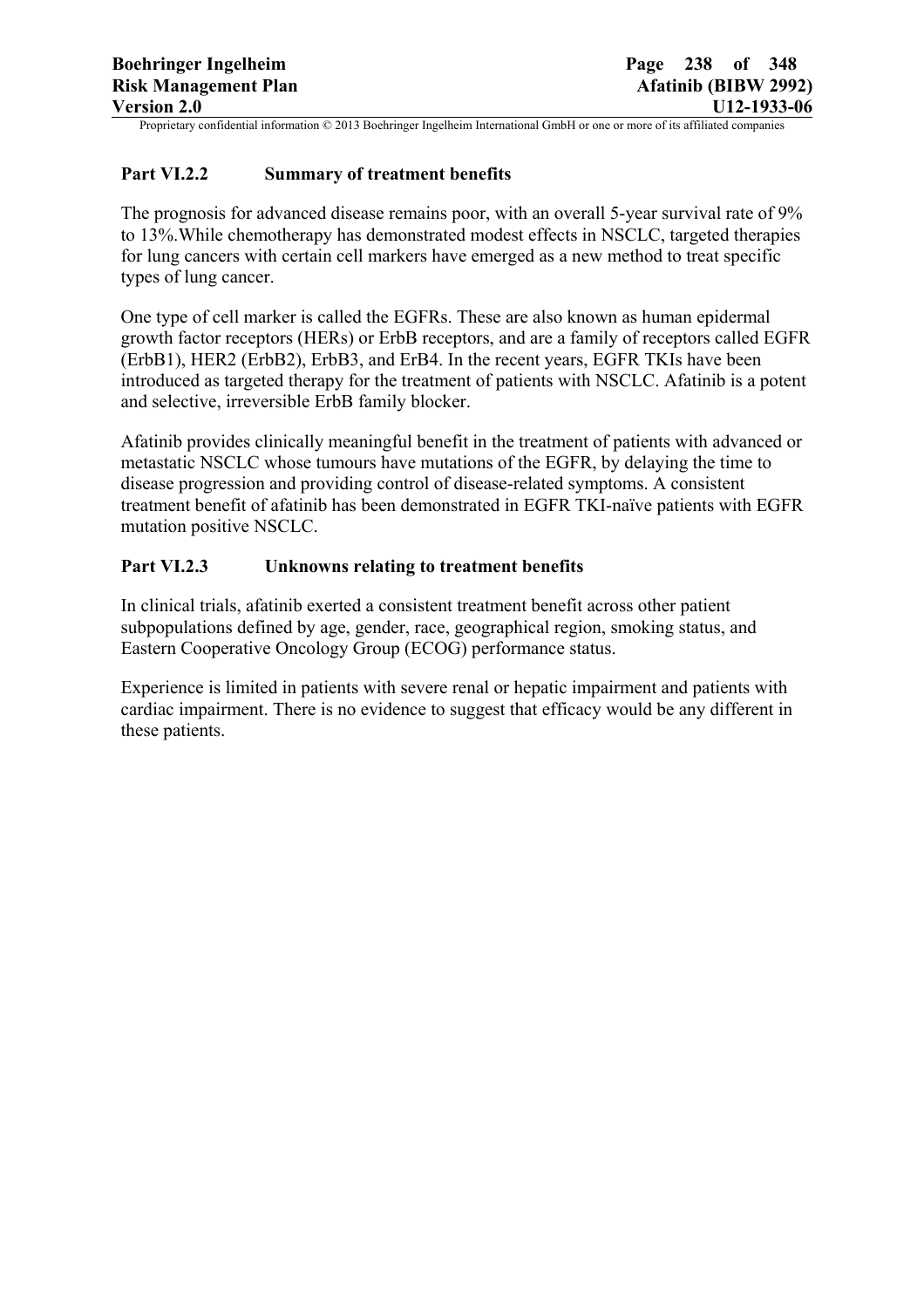# **Part VI.2.4 Summary of safety concerns**

PVI.Table 4 Important identified risks

| <b>Risk</b>                                                                                                          | What is known                                                                                                                                                                                                                                                                                                                                                                                                                                                                                                                                                                                                                                                                                                                                                                                                                                                                                                                                                                                                                                                                                                                                                                                                                                                                    | Preventability                                                                                                                                                                                                                                                                                                                                                                                                                                                                                                                                                                                                                                                                                                                                                                                                                                                                                                                    |
|----------------------------------------------------------------------------------------------------------------------|----------------------------------------------------------------------------------------------------------------------------------------------------------------------------------------------------------------------------------------------------------------------------------------------------------------------------------------------------------------------------------------------------------------------------------------------------------------------------------------------------------------------------------------------------------------------------------------------------------------------------------------------------------------------------------------------------------------------------------------------------------------------------------------------------------------------------------------------------------------------------------------------------------------------------------------------------------------------------------------------------------------------------------------------------------------------------------------------------------------------------------------------------------------------------------------------------------------------------------------------------------------------------------|-----------------------------------------------------------------------------------------------------------------------------------------------------------------------------------------------------------------------------------------------------------------------------------------------------------------------------------------------------------------------------------------------------------------------------------------------------------------------------------------------------------------------------------------------------------------------------------------------------------------------------------------------------------------------------------------------------------------------------------------------------------------------------------------------------------------------------------------------------------------------------------------------------------------------------------|
| Diarrhoea<br>(incl. excessive loss of<br>body water [dehydration]<br>and renal impairment<br>secondary to diarrhoea) | Diarrhoea is a common side effect of<br>treatment with afatinib and other drugs<br>belonging to the class of the EGFR TKI.<br>Diarrhoea occurs in nearly all treated patients<br>(in 8-9 patients out of 10), usually starting<br>within 2 weeks of exposure to afatinib.<br>Diarrhoea is mostly of mild to moderate<br>intensity, and 7 in 10 patients recover<br>without any consequences. Approximately 1<br>out of 5 patients will need to reduce afatinib<br>dose, but less than 4 patients out of 100 will<br>need to stop the treatment with afatinib,<br>because of diarrhoea.<br>Since diarrhoea causes gastrointestinal fluid<br>loss, excessive loss of body water<br>(dehydration) may occur. This is an<br>uncommon event, which develops in 3-5<br>patients out of 100. A further side effect,<br>which may be caused by diarrhoea and<br>dehydration, is abnormal renal function,<br>which occurs in 3-4 patients out of 100. Both<br>dehydration and renal impairment are in most<br>cases of mild intensity (grade 1 and 2) and<br>resolve after treatment without consequences.<br>Severe diarrhoea can develop at increased<br>risk in female patients, in patients of low<br>body weight (below 50 kg), and in those who<br>already have low renal function. | At first signs of diarrhoea,<br>proactive management should<br>start. This includes adequate<br>administration of intravenous<br>fluids and of anti-diarrhoeal<br>drugs, especially in the first 6<br>weeks of afatinib treatment.<br>Patients with severe diarrhoea<br>may require interruption or dose<br>adjustment of therapy with<br>afatinib. Patients who become<br>dehydrated may require<br>administration of intravenous<br>electrolytes and fluids. This<br>proactive management, together<br>with afatinib dose interruption or<br>reduction when necessary, leads<br>to improvement of diarrhoea and<br>to lower occurrence of<br>dehydration and renal<br>impairment.<br>Female patients, those of low<br>body weight, and those with<br>impaired renal function, should<br>be kept under close monitoring.<br>This is described under "special<br>warnings and precautions for<br>use" in section 4.4 of the SmPC. |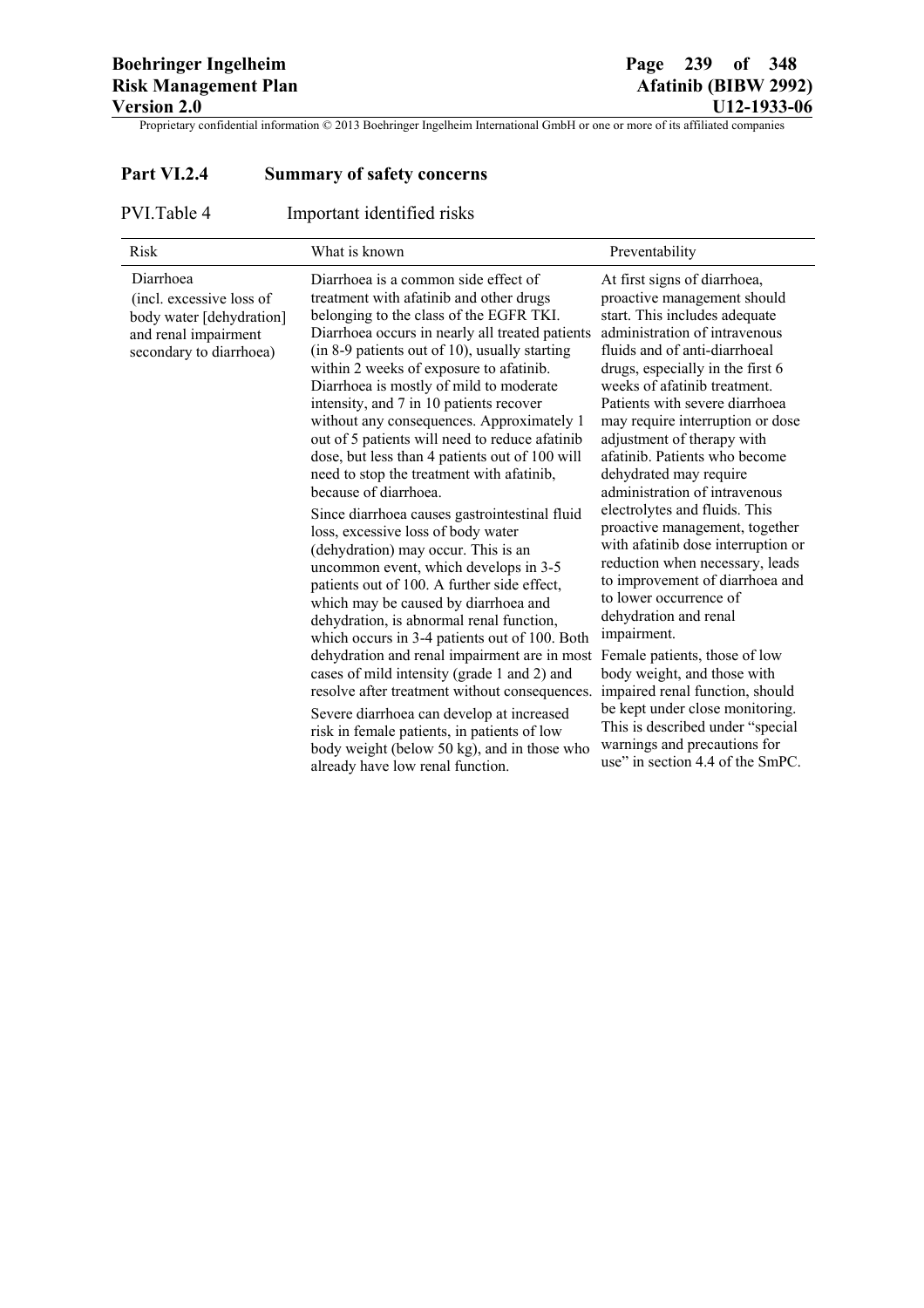|  | PVI. Table 4 (cont'd) Important identified risks |
|--|--------------------------------------------------|
|--|--------------------------------------------------|

| <b>Risk</b>           | What is known                                                                                                                                                                                                                                                                                                                                                                                                                                                                                                                                                                                                                                                                                                                                                                                                                                                                                                                                                                                                                                                                                                                         | Preventability                                                                                                                                                                                                                                                                                                                                                                                                                                                                                                                                                                                                                                                                                                                                                                                                                                                                        |
|-----------------------|---------------------------------------------------------------------------------------------------------------------------------------------------------------------------------------------------------------------------------------------------------------------------------------------------------------------------------------------------------------------------------------------------------------------------------------------------------------------------------------------------------------------------------------------------------------------------------------------------------------------------------------------------------------------------------------------------------------------------------------------------------------------------------------------------------------------------------------------------------------------------------------------------------------------------------------------------------------------------------------------------------------------------------------------------------------------------------------------------------------------------------------|---------------------------------------------------------------------------------------------------------------------------------------------------------------------------------------------------------------------------------------------------------------------------------------------------------------------------------------------------------------------------------------------------------------------------------------------------------------------------------------------------------------------------------------------------------------------------------------------------------------------------------------------------------------------------------------------------------------------------------------------------------------------------------------------------------------------------------------------------------------------------------------|
| Severe skin reactions | Severe skin reactions were identified by<br>using the term "rash/acne", which is used in<br>the following to describe the known data.<br>Rash/acne is a common side effect of<br>treatment with afatinib and other drugs<br>belonging to the EGFR TKI class.<br>Rash/acne occurs in 7-9 patients out of 10,<br>usually starting within 4 weeks of exposure<br>to afatinib. Rash/acne is mostly of mild to<br>moderate intensity. Severe skin reactions are<br>rarely seen.<br>Less than 20 patients out of 100 will need to<br>reduce afatinib dose, but less than 2 patients<br>out of 100 will need to stop the treatment<br>with afatinib, because of rash/acne.<br>Rarely, severe forms of skin reactions such<br>as bullous, blistering and exfoliative skin<br>conditions have been reported during afatinib<br>treatment, including very rare cases<br>suggestive of Stevens-Johnson syndrome (in<br>2 patients out of 3865).<br>Rash/acne occurs more frequently at higher<br>afatinib doses. Patients with abnormal renal<br>function, those of low body weight (below 50<br>kg), and female patients, are at increased risk | To improve afatinib tolerability,<br>patients should be closely<br>monitored. Proactive therapeutic<br>management includes for<br>example early administration of<br>emollients or antibiotics. For<br>patients who are exposed to sun,<br>protective clothing and/or use of<br>sun screen is advisable. In case<br>of prolonged or severe skin<br>reactions, it may be necessary to<br>reduce or interrupt afatinib<br>treatment and to administer<br>additional dermatological<br>therapy. If the patient develops<br>severe bullous, blistering or<br>exfoliating skin conditions,<br>afatinib treatment should be<br>interrupted or discontinued.<br>Patients of low body weight,<br>those with impaired renal<br>function, and female patients,<br>should be kept under close<br>monitoring. This is described<br>under "special warnings and<br>precautions for use" in section |
|                       | to develop rash/acne.                                                                                                                                                                                                                                                                                                                                                                                                                                                                                                                                                                                                                                                                                                                                                                                                                                                                                                                                                                                                                                                                                                                 | 4.4 of the SmPC.                                                                                                                                                                                                                                                                                                                                                                                                                                                                                                                                                                                                                                                                                                                                                                                                                                                                      |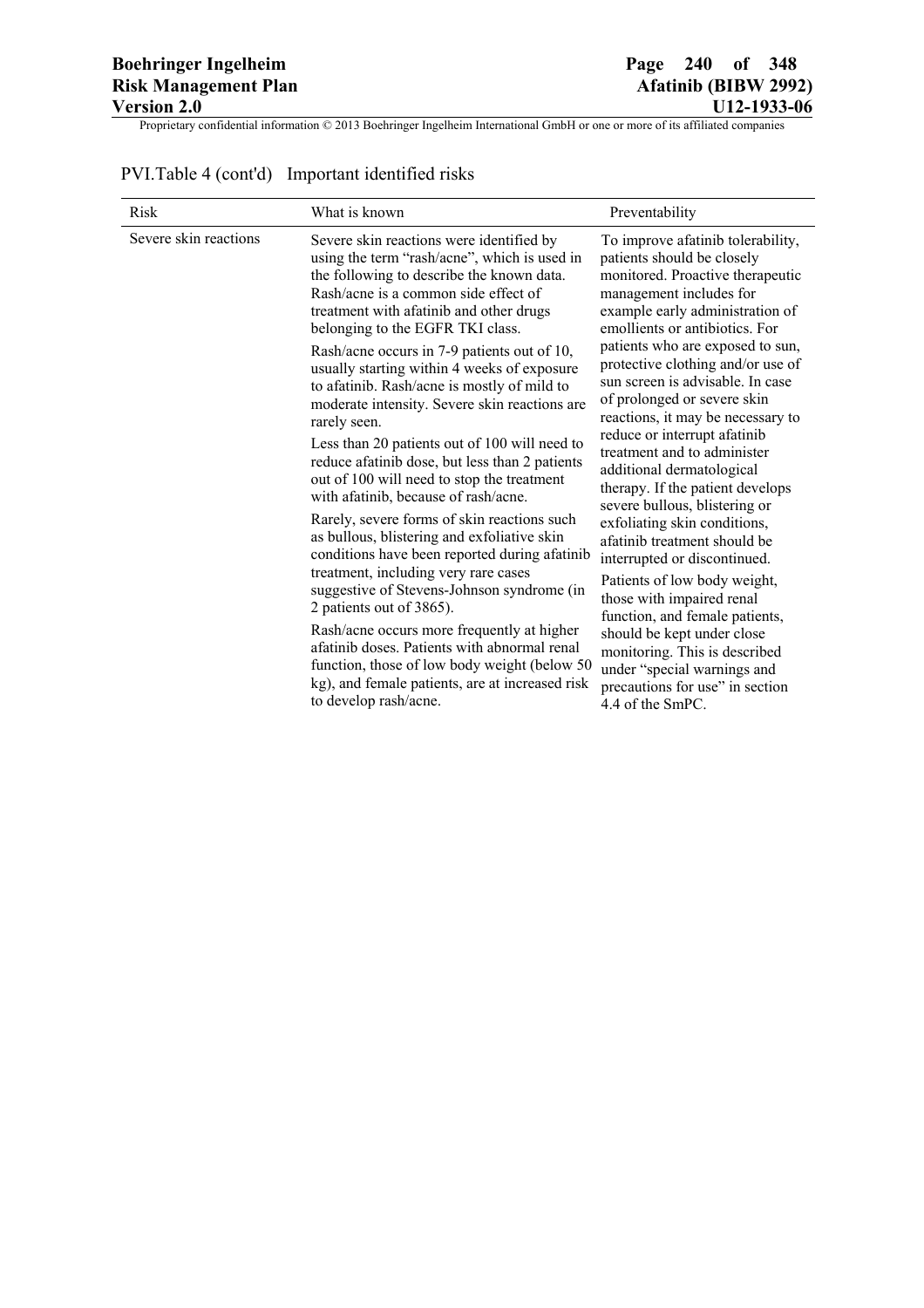keratitis and ulceration. This is described under "special warnings and precautions for use" in section 4.4 of the

SmPC.

Proprietary confidential information © 2013 Boehringer Ingelheim International GmbH or one or more of its affiliated companies

| Risk      | What is known                                                                                                                                                                                                                                                                                                                                                                                                                                                                                                                                                                                | Preventability                                                                                                                                                                                                                                                                                                                                                                                                                                                                                                                             |
|-----------|----------------------------------------------------------------------------------------------------------------------------------------------------------------------------------------------------------------------------------------------------------------------------------------------------------------------------------------------------------------------------------------------------------------------------------------------------------------------------------------------------------------------------------------------------------------------------------------------|--------------------------------------------------------------------------------------------------------------------------------------------------------------------------------------------------------------------------------------------------------------------------------------------------------------------------------------------------------------------------------------------------------------------------------------------------------------------------------------------------------------------------------------------|
| ILD       | Interstitial lung disease is a potentially fatal<br>side effect of drugs belonging to the EGFR<br>TKI class. Interstitial lung disease includes<br>several lung diseases affecting the tissue and<br>space around the air sacs of the lungs<br>(interstitium). In mild cases, it can be<br>asymptomatic and only present with mild<br>abnormal Xray findings. In more severe<br>cases, it may cause shortness of breath<br>(dyspnoea) and lead to a serious<br>inflammatory reaction of the lung tissue<br>(acute respiratory distress syndrome), which<br>can be life-threatening or fatal. | Interstitial lung disease should<br>be carefully investigated and<br>excluded in patients with acute<br>or worsening pulmonary<br>symptoms (including shortness<br>of breath, cough, and fever).<br>Treatment with afatinib should<br>be interrupted during pending<br>investigation of these symptoms.<br>If ILD is diagnosed, afatinib<br>should be permanently<br>discontinued and appropriate<br>treatment administered as                                                                                                             |
|           | Upon afatinib treatment, interstitial lung<br>disease (ILD) occurs at low frequency, in<br>1.5% of patients, 1 event in 3864 patients<br>was fatal. Slightly more than half of patients<br>who had ILD due to afatinib treatment were<br>of Asian ethnicity.<br>Risks for ILD are a combination of<br>chemotherapeutic drugs, with or without<br>radiotherapy, and pre-existing ILD.<br>Interstitial lung disease may develop at<br>increased risk in patients who smoke.                                                                                                                    | necessary. This is described<br>under "special warnings and<br>precautions for use" in section<br>4.4 of the SmPC.                                                                                                                                                                                                                                                                                                                                                                                                                         |
| Keratitis | Keratitis is an inflammation of the<br>transparent front part of the eye (cornea) and<br>is a side effect known in EGFR TKI class.<br>Upon afatinib treatment, keratitis occurs<br>rarely (in 1 out of 1000 patients) and is<br>mostly of mild intensity.<br>Keratitis may occur especially in patients<br>who already have eye problems due to EGFR<br>TKI treatment.                                                                                                                                                                                                                       | Patients with acute or<br>worsening symptoms such as<br>eye inflammation, lacrimation,<br>light sensitivity, blurred vision,<br>eye pain and/or red eye, should<br>be referred promptly to an<br>ophthalmology specialist. If<br>keratitis is diagnosed, the<br>benefits and risks of continuing<br>treatment should be carefully<br>considered. Afatinib should be<br>used with caution in patients<br>who previously had keratitis,<br>ulcerative keratitis, or severe<br>dry eye. Contact lens use also<br>increases the possibility of |

# PVI.Table 4 (cont'd) Important identified risks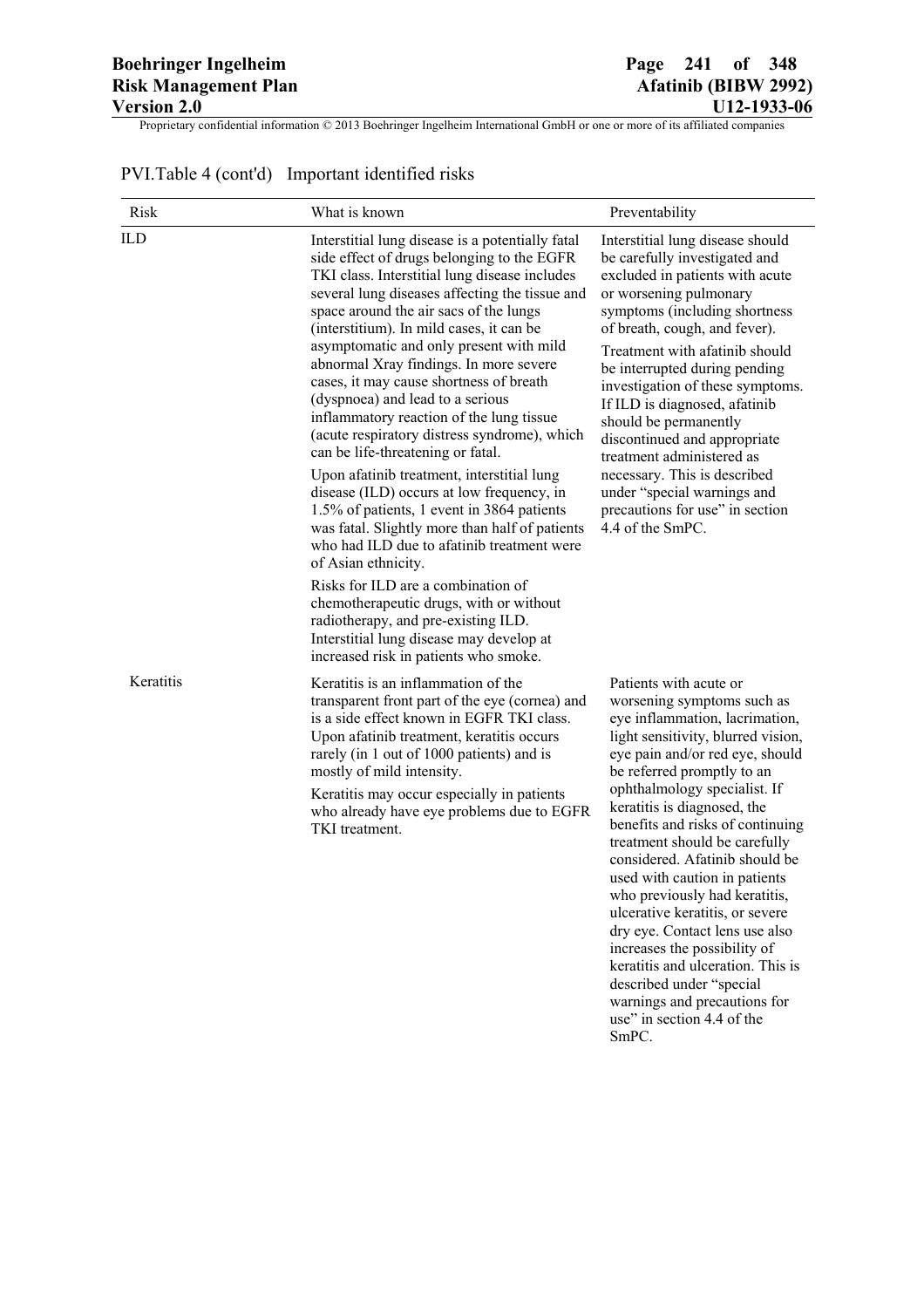|  | PVI. Table 4 (cont'd) Important identified risks |
|--|--------------------------------------------------|
|--|--------------------------------------------------|

| <b>Risk</b>        | What is known                                                                                                                                                                                                                                                                                                                                                                                                                                                                                                                                                                                                                                                                                             | Preventability                                                                                                                                                                                                                                                                                                                                                                                                                                                                                                                                                                                                                                                                                                                                                        |
|--------------------|-----------------------------------------------------------------------------------------------------------------------------------------------------------------------------------------------------------------------------------------------------------------------------------------------------------------------------------------------------------------------------------------------------------------------------------------------------------------------------------------------------------------------------------------------------------------------------------------------------------------------------------------------------------------------------------------------------------|-----------------------------------------------------------------------------------------------------------------------------------------------------------------------------------------------------------------------------------------------------------------------------------------------------------------------------------------------------------------------------------------------------------------------------------------------------------------------------------------------------------------------------------------------------------------------------------------------------------------------------------------------------------------------------------------------------------------------------------------------------------------------|
| Hepatic impairment | Liver impairment is a risk in all drugs in the<br>EGFR TKI class. Liver failure, including<br>fatalities, has been reported during treatment<br>with a fatinib in less than 1 patient out of 100.<br>In these patients, other contributing factors<br>were present, such as pre-existing liver<br>disease and/or other diseases associated with<br>progression of lung cancer. Compared to<br>patients with normal liver function at start of<br>treatment, patients who had impaired hepatic<br>function before starting afatinib treatment<br>were more likely to experience an elevation<br>of liver enzymes (alanine aminotransferase<br>and/or aspartate aminotransferase) or hepatic<br>impairment. | Hepatic failure, including<br>fatalities, has been reported<br>during treatment with afatinib<br>in less than 1% of patients. In<br>these patients, confounding<br>factors have included pre-<br>existing liver disease and/or co-<br>morbidities associated with<br>progression of underlying<br>malignancy. Periodic liver<br>function testing is<br>recommended in patients with<br>pre-existing liver disease.<br>Afatinib dose interruption may<br>become necessary in patients<br>who experience worsening of<br>liver function. In patients who<br>develop severe hepatic<br>impairment while taking<br>afatinib, treatment should be<br>discontinued. This is described<br>under "special warnings and<br>precautions for use" in section<br>4.4 of the SmPC. |

| PVI.Table 5                                                                                   | Important potential risks                                                                                                                                                                                                                                                                                                                                                                                                                                                                                                                                                                                             |
|-----------------------------------------------------------------------------------------------|-----------------------------------------------------------------------------------------------------------------------------------------------------------------------------------------------------------------------------------------------------------------------------------------------------------------------------------------------------------------------------------------------------------------------------------------------------------------------------------------------------------------------------------------------------------------------------------------------------------------------|
| Risk                                                                                          | What is known (incl. reason why it is considered a potential risk)                                                                                                                                                                                                                                                                                                                                                                                                                                                                                                                                                    |
| Decreased blood fraction<br>pumped by the left<br>ventricle [decreased<br>LVEF]/heart failure | Decreased left ventricular ejection fraction (LVEF) or heart failure<br>occurred rarely (in less than 2 patients out of 100) upon afatinib<br>treatment; moreover, in some cases they might have been caused by<br>cardiac toxicity of other chemotherapic drugs. There was no indication<br>that afatinib might be associated with heart failure. Only in very few<br>patients (slightly more than 1 in 100), the decrease of LVEF was<br>clinically significant. Where follow-up information was available, there<br>was a tendency for such changes to recover although afatinib treatment<br>was not interrupted. |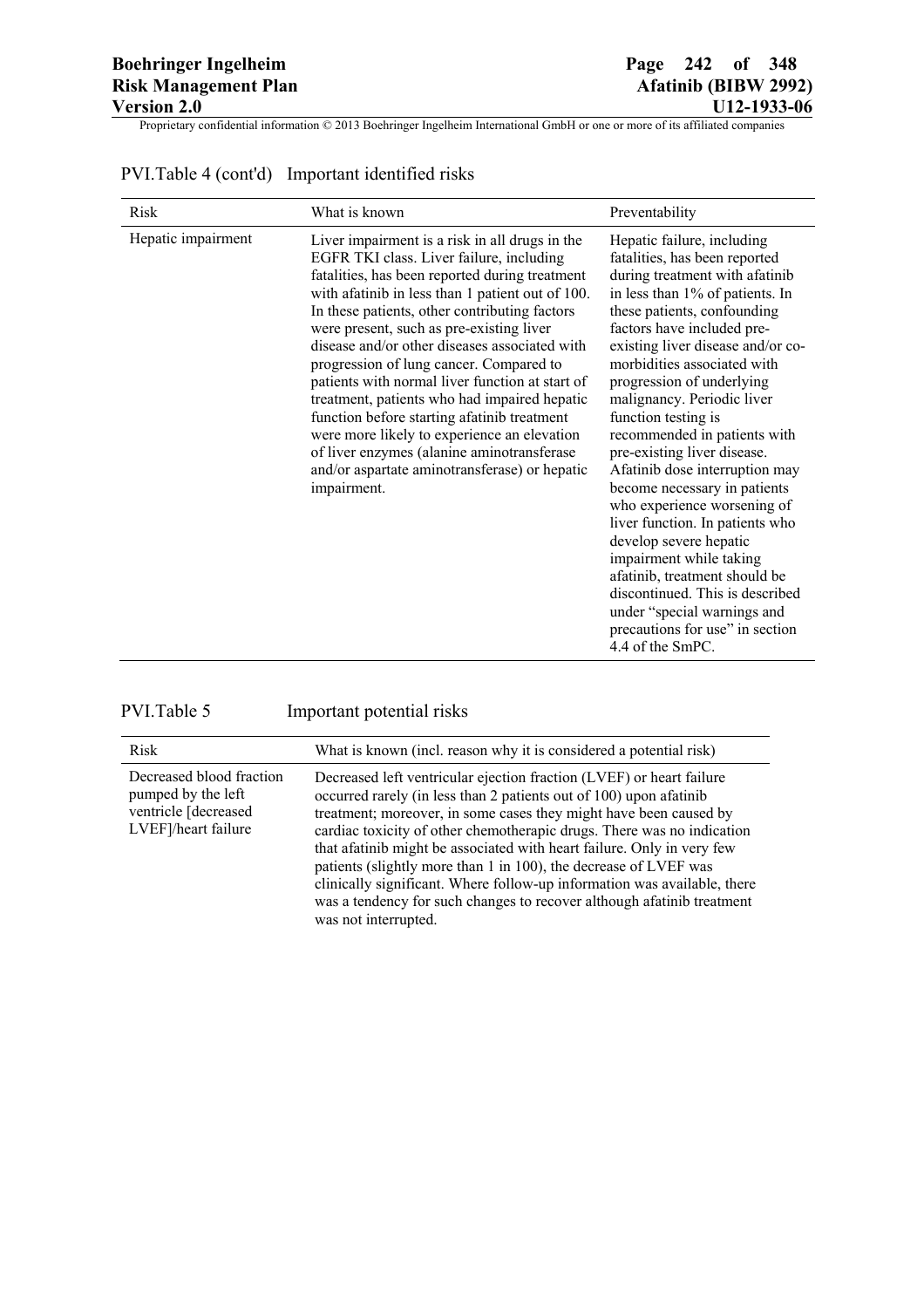| <b>Risk</b>                     | What is known (incl. reason why it is considered a potential risk)                                                                                                                                                                                                                                                                                                                                                                                                                                                                                                                                                              |
|---------------------------------|---------------------------------------------------------------------------------------------------------------------------------------------------------------------------------------------------------------------------------------------------------------------------------------------------------------------------------------------------------------------------------------------------------------------------------------------------------------------------------------------------------------------------------------------------------------------------------------------------------------------------------|
| Pancreatitis                    | In clinical trials with a fatinib, pancreatitis occurred in less than 1 out of<br>100 patients. In several cases, pancreatitis developed up to 8 days after<br>discontinuation of afatinib. All patients, except 1 who experienced<br>pancreatitis due to cancer progression, fully recovered. For all cases<br>with sufficient documentation there were alternative explanations for<br>pancreatitis occurrence: biliary disease, possible infectious or ischemic<br>causes, cancer progression, and/or concomitant medications associated<br>with pancreatitis. No specific risk factors for pancreatitis were<br>identified. |
| Developmental toxicity          | Although there were no serious findings in the developmental toxicity<br>studies, there is a concern for adverse effects on embryo-foetal<br>development based on the mechanism of action of afatinib. Therefore,<br>developmental toxicity was added as an important potential risk.                                                                                                                                                                                                                                                                                                                                           |
| Gastrointestinal<br>perforation | Gastrointestinal perforation is a side effect for other medicinal products<br>of the same therapeutic class (EGFR inhibitors) as afatinib (class<br>effect). Therefore, there is a certain probability that the event may also<br>be caused by afatinib. However, gastrointestinal perforation occurred in<br>about 1 of 1000 patients with none of the cases being assessed as drug-<br>related by the investigator or Boehringer Ingelheim.                                                                                                                                                                                   |
|                                 | Risk factors for gastrointestinal perforation include concomitant<br>medications such as steroids or non-steroidal anti-inflammatory drugs,<br>underlying history of gastrointestinal ulceration, age, smoking or bowel<br>metastases at sites of perforation.                                                                                                                                                                                                                                                                                                                                                                  |
| Hypersensitivity reactions      | Based on how afatinib is carried in the blood, there is a small chance of<br>an allergic reaction to afatinib. In clinical trials hypersensitivity<br>(allergic) reactions occurred in about 2 of 1000 patients. From 9 cases<br>reported overall, 2 were assessed as drug-related, which were both non-<br>serious and of mild severity (grade 1 or 2). Risk groups or risk factors<br>are unknown.                                                                                                                                                                                                                            |

# PVI.Table 5 (cont'd) Important potential risks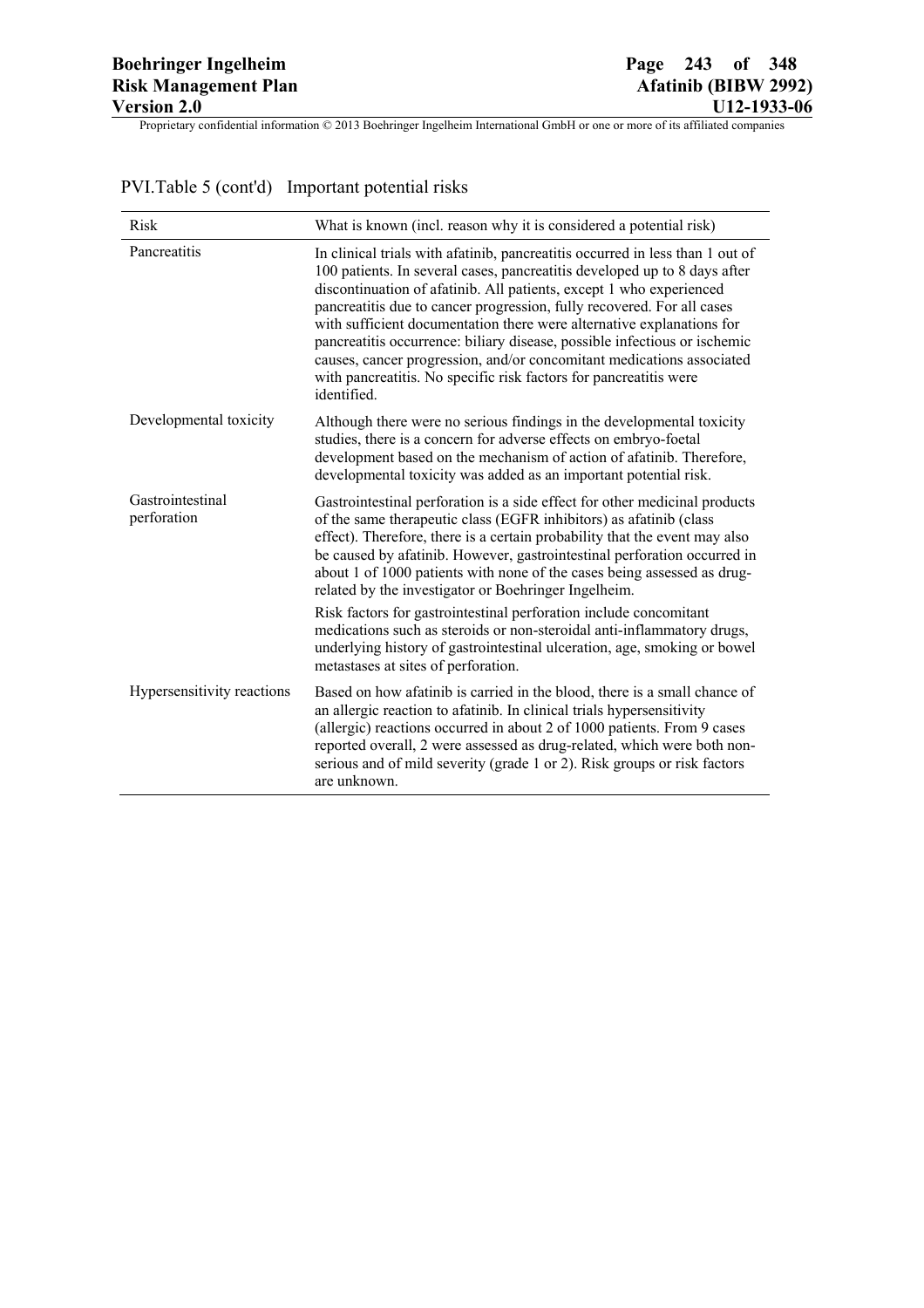| PVI.Table 6 |  | Important missing information |  |
|-------------|--|-------------------------------|--|
|             |  |                               |  |

| <b>Risk</b>                                                                                 | What is known                                                                                                                                                                                                                                                                                                                                                                                                                                                                                              |
|---------------------------------------------------------------------------------------------|------------------------------------------------------------------------------------------------------------------------------------------------------------------------------------------------------------------------------------------------------------------------------------------------------------------------------------------------------------------------------------------------------------------------------------------------------------------------------------------------------------|
| Lack of information on use<br>in paediatric patients<br>$(<$ 18 years)                      | Paediatric patients (younger than 18 years) were excluded from<br>participation in clinical studies with afatinib; therefore, there is no<br>safety information on use of afatinib in children and adolescents.<br>Treatment of children and adolescents with afatinib is currently not<br>recommended. However, there is no relevant use of afatinib in the<br>paediatric population in the indication of NSCLC, which is usually<br>diagnosed in patients older than 70 years.                           |
| Limited information on use<br>in patients with severe renal<br>impairment                   | Renal side effects observed in clinical studies were reversible and<br>mostly due to renal effects secondary to diarrhoea and dehydration. In<br>addition, no increase of risks for afatinib use in patients with mild and<br>moderate renal impairment is expected and no dose adjustment is<br>needed. However, due to the lack of data on patients with severe renal<br>impairment, afatinib use in these patients is not recommended.                                                                  |
| Limited information on use<br>in patients with severe<br>hepatic impairment                 | Afatinib is not metabolised by the liver. No increased risks are expected<br>for afatinib use in patients with mild and moderate liver impairment and<br>no dose adjustment is needed. Periodic liver function testing is<br>recommended in patients with pre-existing mild and moderate hepatic<br>impairment. However, since there are no studies on patients with severe<br>liver impairment, and in view of the potential risk of liver failure,<br>afatinib use is not recommended in these patients. |
| Limited information on use<br>in patients with cardiac<br>impairment                        | In non-clinical and clinical studies, afatinib showed no potential for<br>cardiac effects. However, in view of the potential risk of decreased<br>LVEF/heart failure common to the EGFR TKI class, careful use of<br>afatinib and possibly cardiac monitoring are recommended in patients<br>with pre-existing cardiac impairment.                                                                                                                                                                         |
| Chemotherapy pre-treated<br>patients with EGFR M<br>+NSCLC (additional<br>characterisation) | Available clinical data in chemotherapy pre-treated patients does not<br>show any safety concerns for this population. However, as the<br>information is limited at the current point in time, a study is performed<br>for further characterisation of safety.                                                                                                                                                                                                                                             |

## **Part VI.2.5 Summary of additional risk minimisation measures by safety concern**

All medicines have a Summary of Product Characteristics (SmPC) which provides physicians, pharmacists and other health care professionals with details on how to use the medicine, the risks and recommendations for minimising them. An abbreviated version of this in lay language is provided in the form of the package leaflet (PL). The measures in these documents are known as routine risk minimisation measures.

The SmPC and the PL for Giotrif can be found in Giotrif's EPAR page. This medicine has no additional risk minimisation measures.